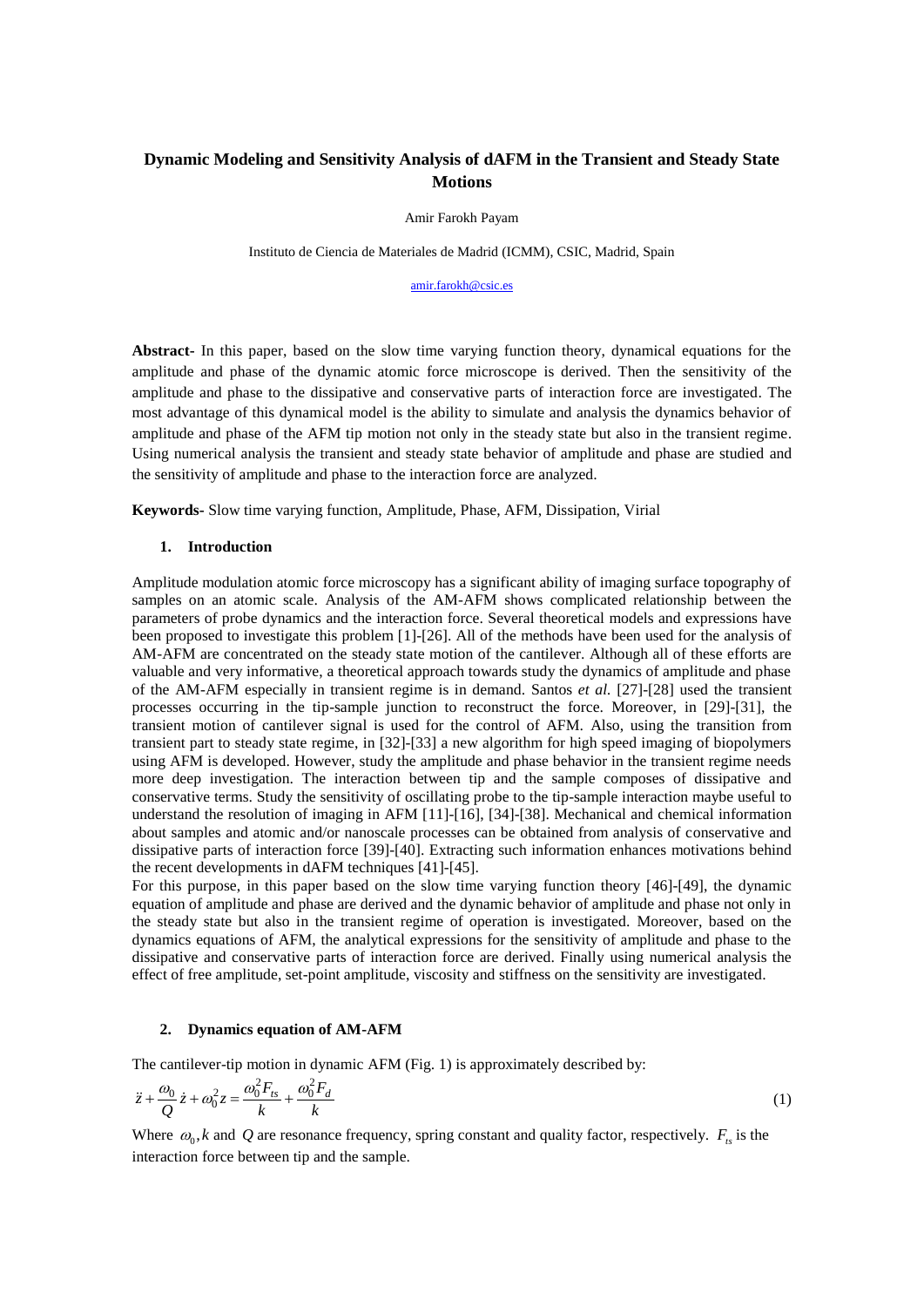

Fig.1. Scheme of tapping AFM

Assume that the solution of the above equation is represented as:  $z = A\cos(\omega t - \phi)$  (2)

where the amplitude A and the phase  $\phi$  are slowly varying functions of time and drive force is represented by:

$$
F_d = \frac{A_0 k}{Q} \cos(\omega t) = F_0 \cos(\omega t)
$$
\n(3)

Defining  $\beta = \omega t - \phi$ , the time derivative of the displacement is:

$$
\dot{z} = A\cos(\beta) - A\omega\sin(\beta) + A\dot{\phi}\sin(\beta) = -A\omega\sin(\beta)
$$
\n(4)

Based on Eq. (4), the following condition is imposed:  
\n
$$
\dot{A}\cos(\beta) = -A\dot{\phi}\sin(\beta)
$$
\n(5)

By differentiating Eq. (4) with respect to time, the tip acceleration is obtained as:  
\n
$$
\ddot{z} = -A\omega \sin(\beta) - A\omega^2 \cos(\beta) + A\omega \dot{\phi} \cos(\beta)
$$
\n(6)

Substituting Eqs. (6) and (4) into Eq. (1) yields:

$$
-\dot{A}\omega\sin(\beta) - A\omega^2\cos(\beta) + A\omega\dot{\phi}\cos(\beta) - \frac{A\omega_0\omega\sin(\beta)}{Q} + A\omega_0^2\cos(\beta) = \frac{\omega_0^2}{k}F_{ts} + \frac{\omega_0^2}{k}F_d
$$
\n(7)

Based on equations (5) and (7), the dynamic equations of amplitude and phase are derived as:

$$
\dot{A} = -\frac{A\sin(2\beta)}{2\omega} \left(\omega_0^2 - \omega^2\right) - \frac{\omega_0^2}{\omega k} \sin(\beta) \left(F_{ts} + F_d\right) - \frac{A\omega_0}{2Q} \left(1 - \cos(2\beta)\right) \tag{8}
$$

$$
\dot{\phi} = -\frac{\cos^2(\beta)}{2\omega} \Big(\omega_0^2 - \omega^2\Big) - \frac{\omega_0^2}{A \omega k} \cos(\beta) \Big(F_{ts} + F_d\Big) - \frac{\omega_0}{Q} \sin(2\beta) \tag{9}
$$

The transient behaviour of amplitude and phase can be described by the equations (8) and (9).

Integrating equations (8) and (9) in a period of oscillation gives:

$$
\dot{A} = -\frac{A\omega_0}{2Q} + \frac{F_0\omega_0^2 \sin\phi}{2k\omega} - \frac{\omega_0^2}{2\pi k\omega^2} \int_0^{2\pi} F_{ts} \sin\beta d\beta \tag{10}
$$

$$
\dot{\phi} = -\frac{1}{2\omega}(\omega_0^2 - \omega^2) - \frac{F_0 \omega_0^2 \cos \phi}{2A \kappa \omega} - \frac{\omega_0^2}{2A \pi k \omega^2} \int_0^{2\pi} F_{ts} \cos \beta d\beta \tag{11}
$$

The nonlinear tip-sample forces are captured by the following functional:

$$
e_{ts} = \frac{1}{\pi} \int_0^{2\pi} F_{ts} \sin \beta d\beta \tag{12}
$$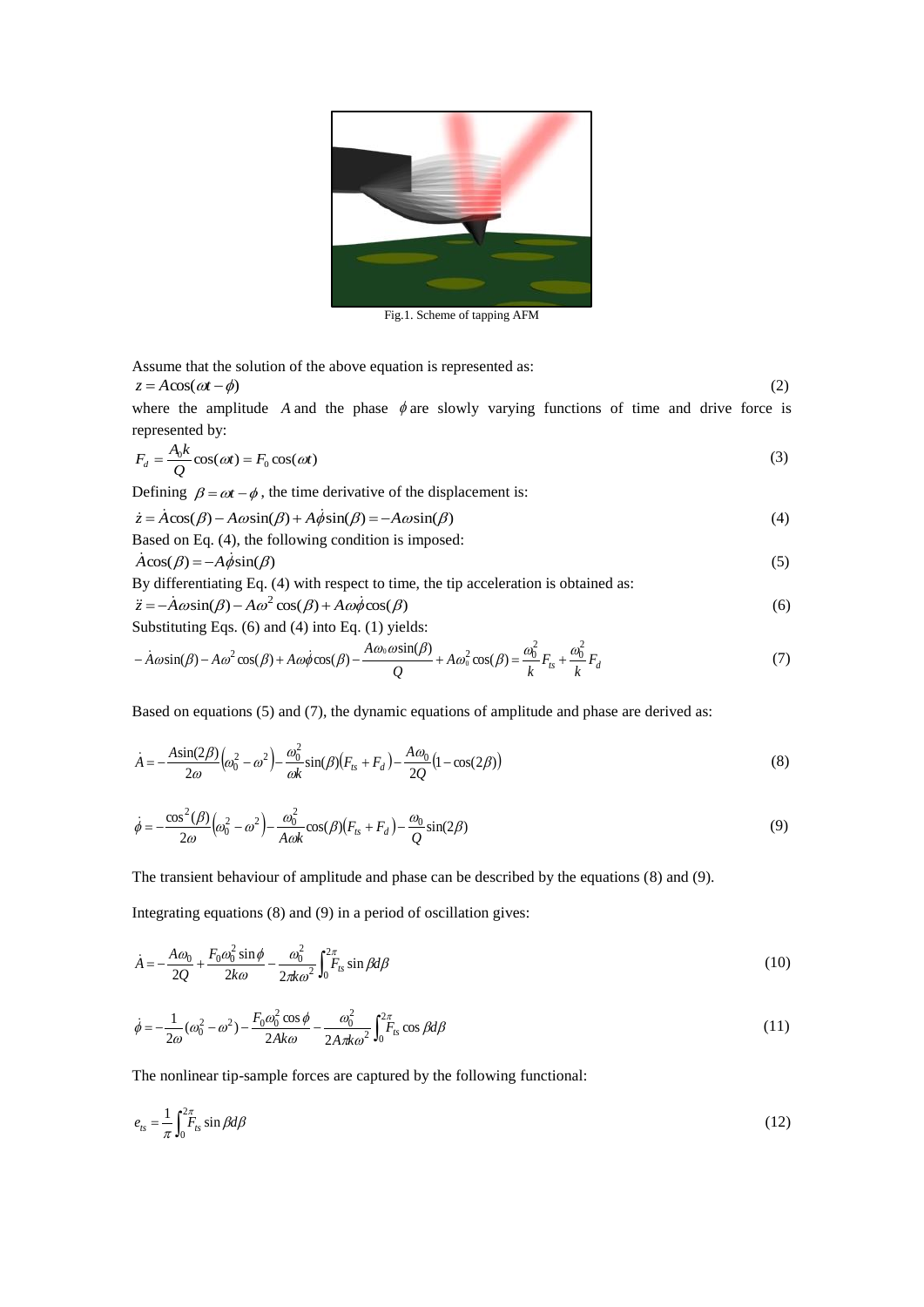$$
v_{ts} = -\frac{1}{\pi} \int_0^{2\pi} F_{ts} \cos \beta d\beta \tag{13}
$$

where  $e_{ts}$  is the energy dissipated during the tip-sample interaction and  $v_{ts}$  is the virial of the tip-sample interaction [8], [9], [48].

$$
\dot{A} = -\frac{A\omega_0}{2Q} + \frac{F_0\omega_0^2 \sin\phi}{2k\omega} - \frac{\omega_0^2}{2k\omega}e_{ts}
$$
\n
$$
(14)
$$

$$
\dot{\phi} = -\frac{1}{2\omega}(\omega_0^2 - \omega^2) - \frac{F_0 \omega_0^2 \cos \phi}{2A k \omega} + \frac{\omega_0^2}{2A k \omega} v_{ts}
$$
(15)

By defining  $\sigma = \frac{\omega_0 - \omega_0}{\omega}$  $\sigma = \frac{\omega_0 - \omega}{\sqrt{2\pi}}$  $=\frac{\omega_0^2 - \omega^2}{\omega_0^2}$  in the steady state, equations (14)-(15) are converted to:

$$
\frac{A\omega_0}{Q} - \frac{A_0\omega_0^2\sin\phi}{k\omega} = -\frac{\omega_0^2}{2k\omega^2}e_{ts}
$$
\n(16)

$$
\sigma + \frac{A_0 \omega_0^2 \cos \phi}{Ak\omega} = \frac{\omega_0^2}{Ak\omega} v_{ts} \tag{17}
$$

Based on the equations (16) and (17) and after some mathematical calculations, the following equations

for the steady state amplitude and phase are obtained:  
\n
$$
\left(\frac{v_{1s}k\omega\sigma}{\omega_0^2} - \frac{e_{1s}k\omega}{\omega_0Q}\right) + \sqrt{\left(\frac{e_{1s}k\omega}{\omega_0Q} - \frac{v_{1s}k\omega\sigma}{\omega_0^2}\right)^2 - \left(\left(\frac{k\omega}{\omega_0Q}\right)^2 + \left(\frac{k\omega\sigma}{\omega_0^2}\right)^2\right)e_{1s}^2 + v_{1s}^2 - \left(\frac{kA_0}{Q}\right)^2\right)}
$$
\n
$$
A = \frac{\left(\frac{k\omega}{\omega_0Q}\right)^2 + \left(\frac{k\omega\sigma}{\omega_0^2}\right)^2}{\left(\left(\frac{k\omega}{\omega_0Q}\right)^2 + \left(\frac{k\omega\sigma}{\omega_0^2}\right)^2\right)}
$$
\n
$$
t g(\phi) = \frac{e_{1s} + \frac{kA\omega}{\omega_0Q}}{v_{1s} - \frac{kA\omega\sigma}{\omega_0^2}}
$$
\n(19)

From equations (18)-(19), the sensitivity of amplitude and phase to the dissipative and conservative parts of interaction force can be calculated:

$$
\frac{k\omega\sigma}{\omega_0^2} - \frac{\left(\frac{k\omega\sigma}{\omega_0^2} \left(\frac{e_{ts}k\omega}{\omega_0^2} - \frac{v_{ts}k\omega\sigma}{\omega_0^2}\right) + \left(\left(\frac{k\omega}{\omega_0^2}\right)^2 + \left(\frac{k\omega\sigma}{\omega_0^2}\right)^2\right)v_s\right)}{\sqrt{\frac{e_{ts}k\omega}{\omega_0^2} - \frac{v_{ts}k\omega\sigma}{\omega_0^2}}\left(\frac{k\omega}{\omega_0^2}\right)^2 - \left(\left(\frac{k\omega}{\omega_0^2}\right)^2 + \left(\frac{k\omega\sigma}{\omega_0^2}\right)^2\right)e_s^2 + v_s^2 - \left(\frac{kA_0}{Q}\right)^2}
$$
\n
$$
\frac{\partial A}{\partial v_{ts}} = \frac{\left(\left(\frac{k\omega}{\omega_0^2}\right)^2 + \left(\frac{k\omega\sigma}{\omega_0^2}\right)^2\right)}{\left(\left(\frac{k\omega}{\omega_0^2}\right)^2 + \left(\frac{k\omega\sigma}{\omega_0^2}\right)^2\right)}
$$
\n(20)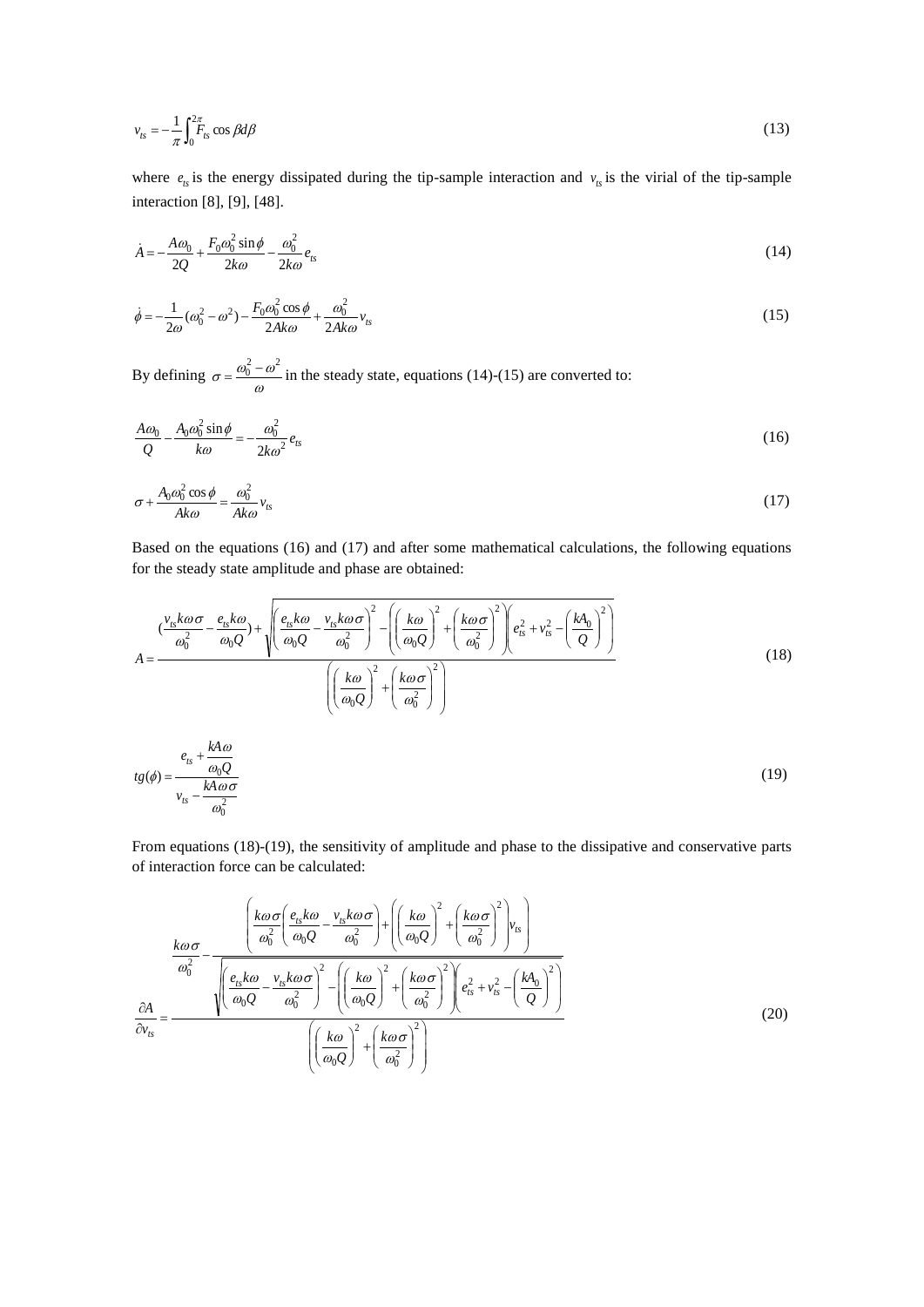$$
-\frac{k\omega}{\omega_0 Q} + \frac{\left(\frac{k\omega}{\omega_0 Q} \left(\frac{e_{ts}k\omega}{\omega_0 Q} - \frac{v_{ts}k\omega\sigma}{\omega_0^2}\right) - \left(\left(\frac{k\omega}{\omega_0 Q}\right)^2 + \left(\frac{k\omega\sigma}{\omega_0^2}\right)^2\right)e_s\right)}{\sqrt{\left(\frac{e_{ts}k\omega}{\omega_0 Q} - \frac{v_{ts}k\omega\sigma}{\omega_0^2}\right)^2 - \left(\left(\frac{k\omega}{\omega_0 Q}\right)^2 + \left(\frac{k\omega\sigma}{\omega_0^2}\right)^2\right)e_s^2 + v_s^2 - \left(\frac{kA_0}{Q}\right)^2\right)}}{\left(\left(\frac{k\omega}{\omega_0 Q}\right)^2 + \left(\frac{k\omega\sigma}{\omega_0^2}\right)^2\right)}
$$
(21)

$$
\frac{\partial \phi}{\partial v_{ts}} = -\frac{\left(e_{ts} + \frac{kA\omega}{\omega_0 Q}\right)}{\left(v_{ts} - \frac{kA\omega\sigma}{\omega_0^2}\right)^2} \cos^2(\phi)
$$
\n(22)

$$
\frac{\partial \phi}{\partial e_{ts}} = \frac{\cos^2(\phi)}{\left(v_{ts} - \frac{kA\omega\sigma}{\omega_0^2}\right)}
$$
(23)

Note that because of the change of the sign of the force in the attractive and repulsive parts of interaction, in the analyses of sensitivity based on equations (19)-(23), the absolute values are considered.

## **3. Numerical Analysis**

In order to analyse the dynamic behaviour and sensitivity of amplitude and phase, several numerical simulations have been performed. The parameters of simulations are as follow:

# $f_0 = 300K$ Hz,  $Q = 200$ ,  $k = 20$ N / m,  $R = 5$ nm,  $H = 1 \times 10^{-19}$  J,  $a_0 = .164$ nm,  $E = 1G$ Pa

In Fig.2, the amplitude and phase versus distance curves are shown. These curves are obtained by numerical calculation of equations (8) and (9) for various average distances.

Figs.3-5 show the tip displacement, amplitude and phase versus time, when the cantilever oscillates far from the sample, in the attractive part and in the repulsive part, respectively.



Fig.2. (a) Amplitude versus average tip surface distance (b) Phase versus average tip surface distance.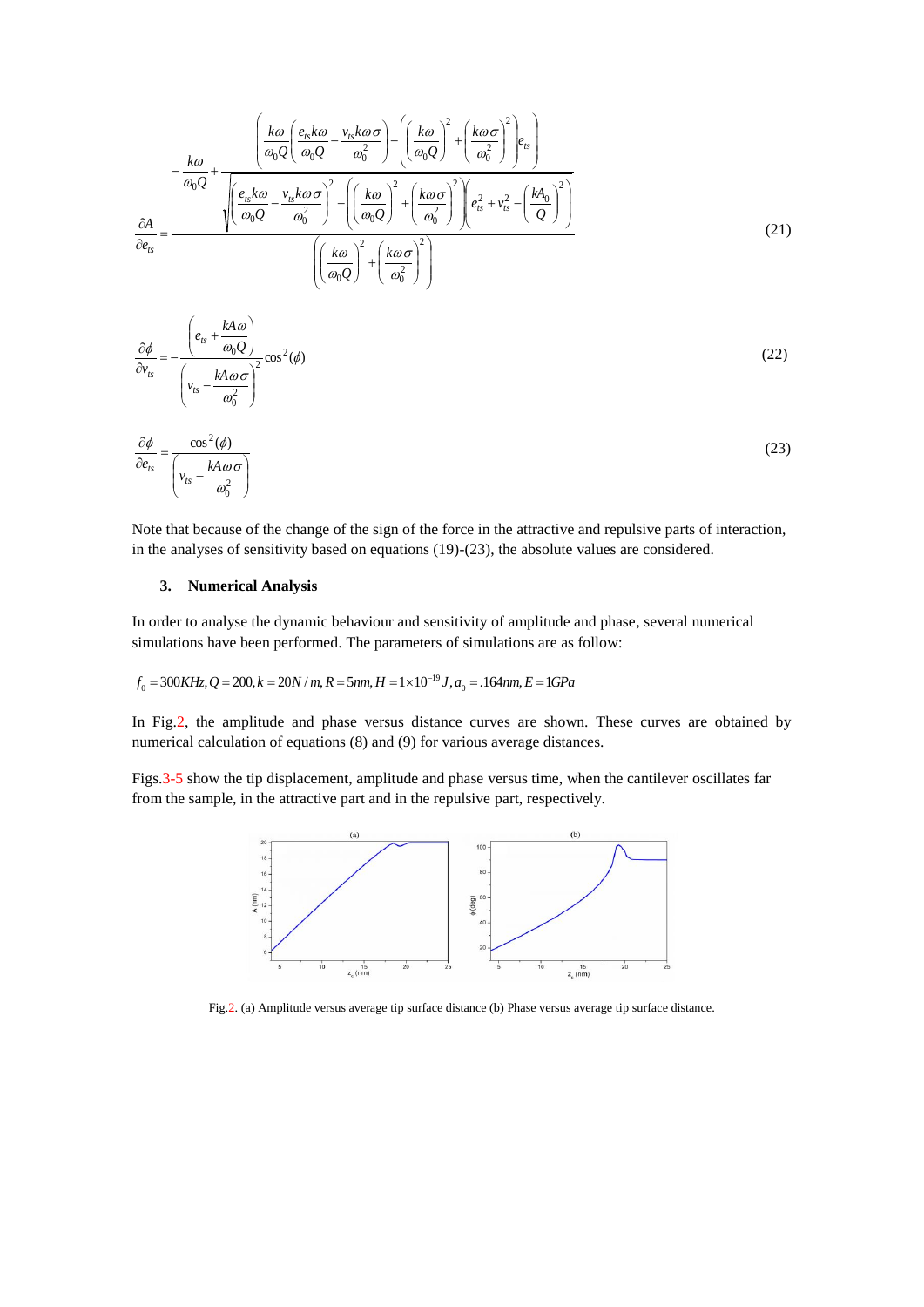

Fig.3. Transient and steady state response of the cantilever-tip system far from the sample, (a) tip motion signal versus time (b) amplitude versus time (c) phase versus time.



Fig.4. Transient and steady state response of the cantilever-tip system in the attractive regime ( $z_c = 19.5nm$ ), (a) tip motion signal versus time (b) amplitude versus time (c) phase versus time.



Fig.5. Transient and steady state response of the cantilever-tip system in the repulsive regime ( *zc* 16*nm* ), (a) tip motion signal versus time (b) amplitude versus time (c) phase versus time.

When the cantilever is far from the sample, the transient response of amplitude to reach the steady state value is much larger than phase. However when there is an interaction between the tip and sample, the transient time of phase is greater than amplitude. In the attractive regime, at first, the phase reaches to 90 degree and after some oscillation periods it goes toward its steady state value. In the repulsive regime, the phase has three different transient behaviours before it reaches to the steady state value. Such as attractive part, at first it goes toward 90 degree, then it has the value more than 90 which is related to the attractive regime, after that it has the value less than 90 and finally it reaches its steady state value in the repulsive part.

All of these behaviours can be explained based on the force-curve analysis. When the tip is far from the sample, there is not any interaction and the cantilever behaves as simple harmonic oscillator. During an approach-retract curve, the cantilever-tip oscillator experiences both a pure attractive and an attractiverepulsive regimes. When the tip is in the pure attractive interaction with the sample, at first the phase goes to 90 and by stabilizing the attractive interaction; it reaches its steady state value which is greater than 90 degree. For repulsive interaction, because before contact with the sample, the tip is in the attractiverepulsive interaction with the sample, at first, the phase goes toward 90 degree then its value goes higher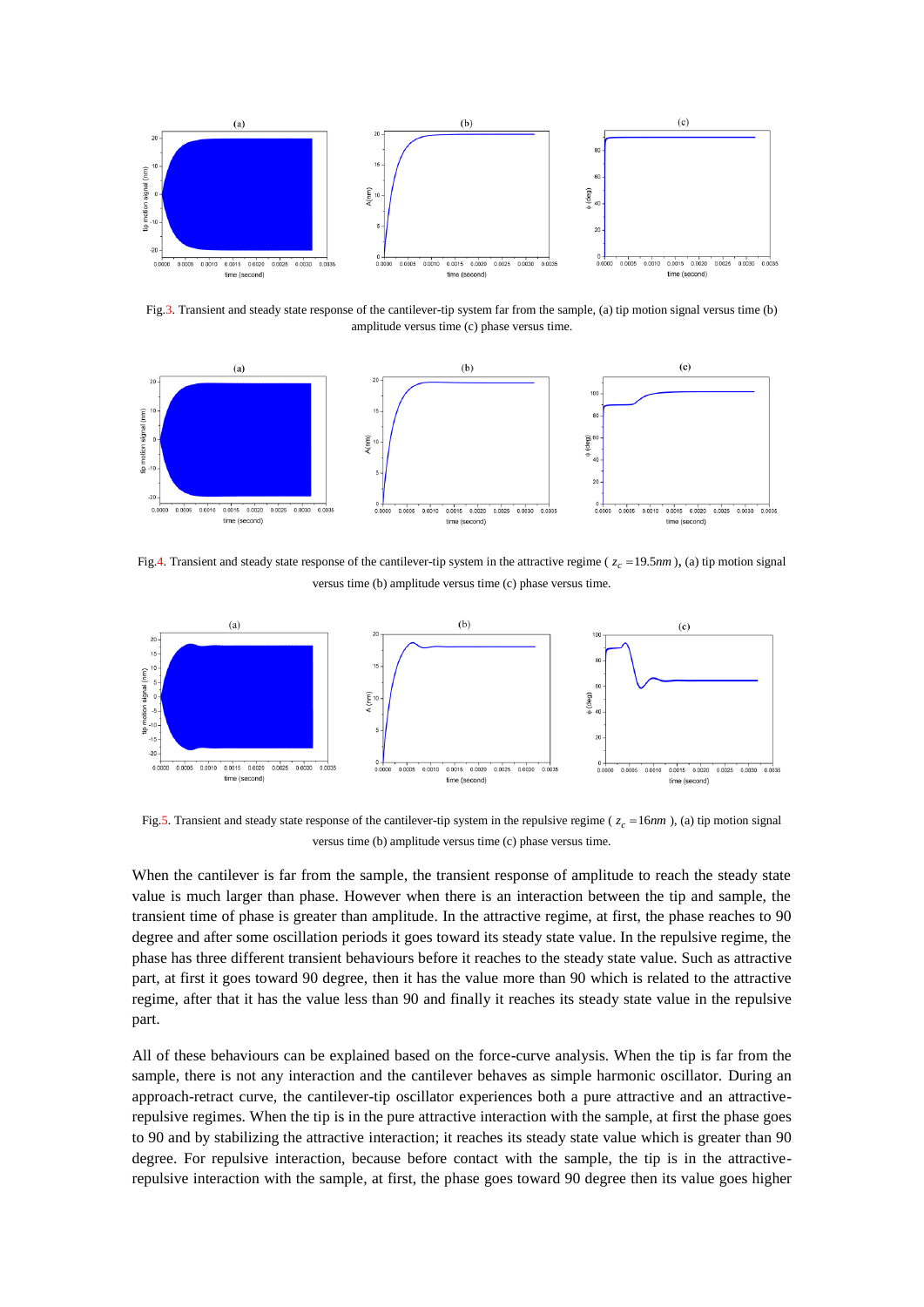than 90 degree which means that the tip has an attractive interaction with the sample, then after experiencing short transient periods in the repulsive part, the phase reaches to its steady state value which is smaller than 90 degree.

To study the effect of conservative and dissipative parts of interaction on the sensitivity of amplitude and phase, different values of Young Modulus and viscosity are considered. In this case the value of free amplitude and Hamaker constant are considered as:  $A_0 = 10nm$  and  $H = 1 \times 10^{-20} J$ .

The sensitivity of amplitude to the conservative part of interaction (Virial) for different Young Modulus is given in Fig.6a. From this figure it is depicted that for the repulsive regime, decreasing the set-point amplitude leads to the increase of sensitivity. Moreover, the sensitivity is increased by increasing the Young Modulus.



Fig.6. Sensitivity of amplitude to the interaction force, (a) sensitivity of amplitude to the conservative part of interaction for different Young-Modulus, (b) sensitivity of amplitude to the conservative part of interaction for different free amplitudes, (c) sensitivity of amplitude to the conservative part of interaction for different viscosity, (d) sensitivity of amplitude to the dissipative part of interaction for different viscosity.

The effect of free amplitude on the sensitivity is shown in Fig6b. In this case, increasing the free amplitude leads to the increase of sensitivity in the repulsive regime. However, the maximum sensitivity of attractive part can be obtained by decreasing the free amplitude. Moreover, for the attractive interaction, there is a maximum which is increased by decreasing free amplitude. The effect of viscosity on the sensitivity of amplitude to the virial is shown in Fig.6c. The results show that increasing the viscosity, reduces the sensitivity of amplitude to the conservative part of interaction. In Fig. 6d the sensitivity of amplitude to the dissipation is shown. It is clear that the dissipation has not any impact in the sensitivity of amplitude.

In Fig.7a,b the difference of phase shift for different young modulus and viscosity is shown. For higher viscosity at the same young modulus and amplitude, the phase is greater while for less young modulus, in the case of same viscosity and same amplitude, the phase is higher.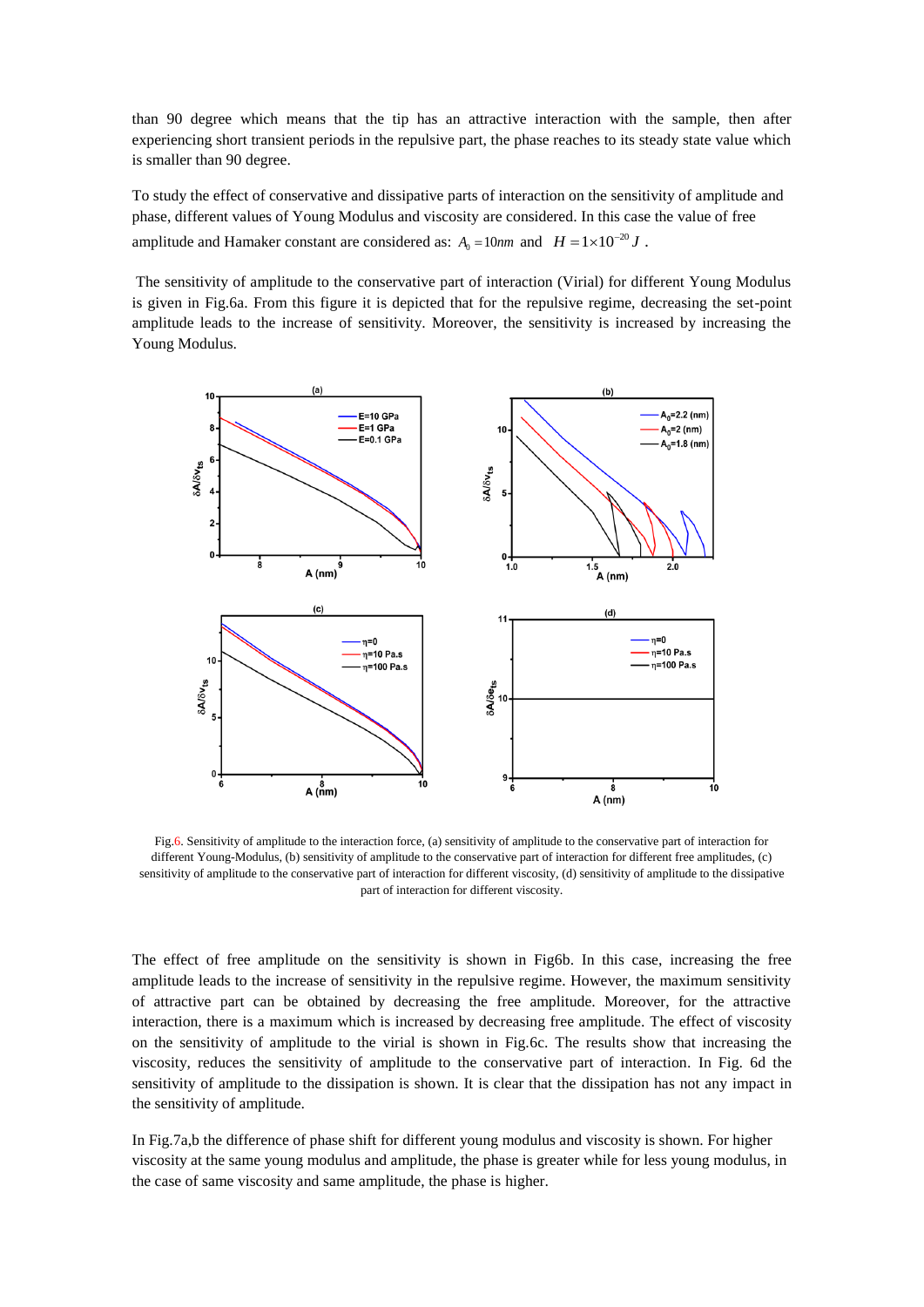Fig.7c,d shows the results of the sensitivity of phase to the virial and dissipation for the different young modulus while the viscosity is constant. From the results it is depicted that increasing the stiffness leads to the increase of phase sensitivity to dissipation and decrease of phase sensitivity to virial.

Fig.7e,f shows the sensitivity of phase to the virial and dissipation in the case of constant young modulus and different viscosity. Results show that increasing the viscosity leads to the increase of phase sensitivity to virial and decrease of that to the dissipation.

To explain this behaviour, we can refer to the origin of phase contrast. As [2]-[4] explain, the source of phase contrast is related to the dissipation. However, for hard materials, in some cases, the higher harmonics also have contribution [15], [50]. So, for the same young modulus and amplitude as it is shown in Fig.7b, the variation of phase versus to 90 degree, is decreased by increasing the viscosity, and in other hand, the dissipation is increased by increasing the viscosity, hence the variation of phase to dissipation is reduced. In contrast, for the case that viscosity is kept constant and young modulus is changed, as Fig.7a shows, the variation of phase in versus to 90 degree is increased by increasing the young modulus, on the other hand increasing the young modulus leads to the decrease of dissipation, therefore, increasing the young modulus leads to the increase of phase sensitivity to dissipation. Moreover, by reduction of amplitude the sensitivity of phase to the dissipation is increased while the sensitivity of phase to conservative part of interaction is decreased.



Fig.7. Sensitivity of phase to the interaction force, (a) phase versus amplitude for different stiffness, (b) phase versus amplitude for different viscosity (c) sensitivity of phase to the dissipative part of interaction for different Young-Modulus, (d) sensitivity of phase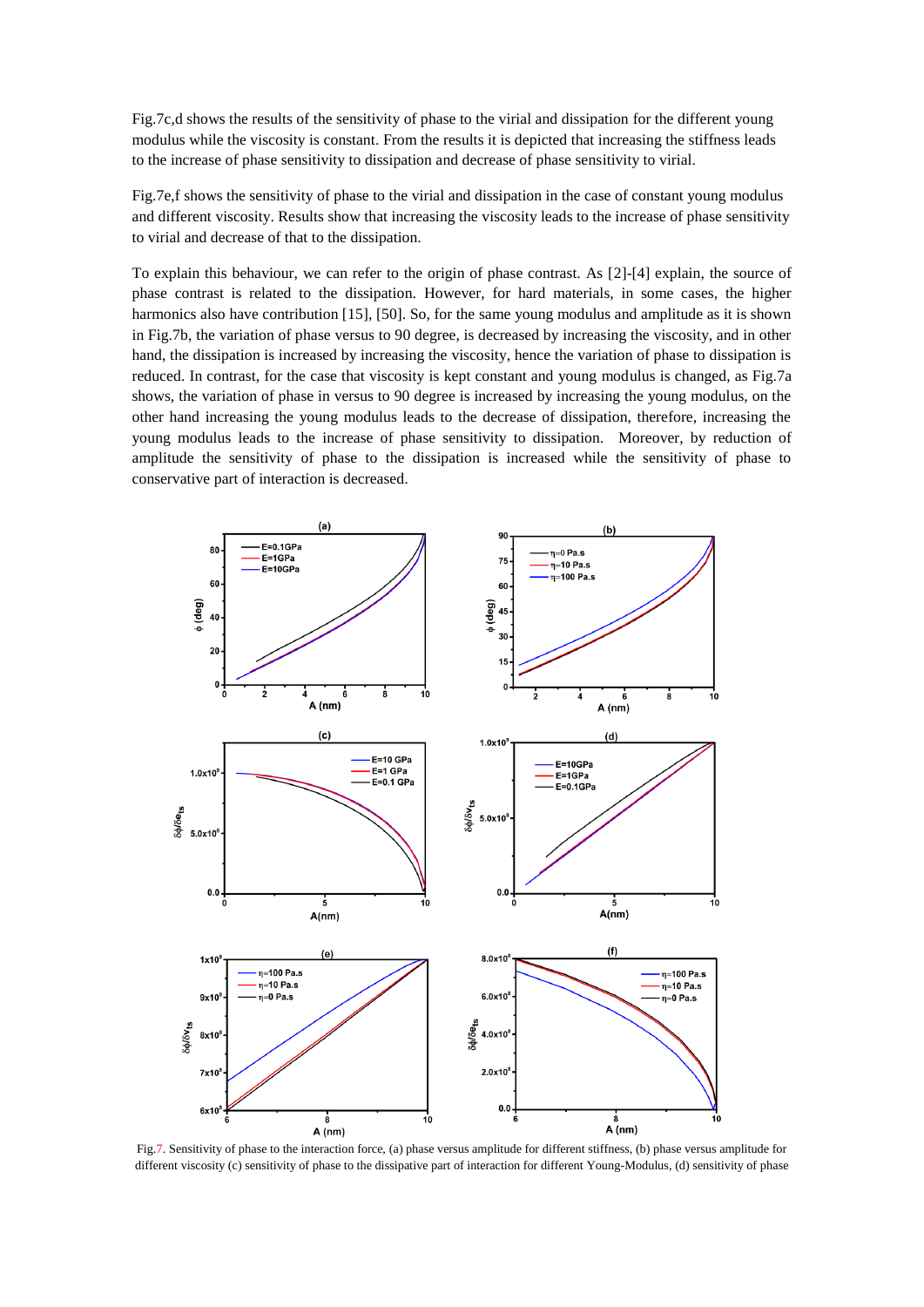to the conservative part of interaction for different Young-Modulus, (e) sensitivity of phase to the conservative part of interaction for different viscosity, (d) sensitivity of phase to the dissipative part of interaction for different viscosity.

### **4. Conclusion**

In this paper, the slow time varying function theory is used to model the dynamics equations of amplitude and phase of the atomic force microscopy. The advantage of using this model is the ability to simulate and analysis the dynamics behavior of amplitude and phase of the AFM tip motion not only in the steady state but also in the transient regime. Then, the sensitivity of amplitude and phase to the conservative and dissipative parts of interaction by considering different young modulus, viscosity, free and set-point amplitudes are analyzed. This analysis gives deep and comprehensive information about the relation between parameters of oscillation and interaction.

### **Acknowledgements**

The author gratefully acknowledge Prof. Ricardo Garcia from the Instituto de Ciencia de Materiales de Madrid for his encouraging comments and supports.

### **References**

- [1] R. García and A. San Paulo, *Phys. Rev. B*, 1999, **60**, 4961.
- [2] J. Tamayo and Ricardo García, *Appl. Phys. Lett.*, 1998, **73**, 2926.
- [3] J. P. Cleveland, B. Anczykowski, A. E. Schmid, and V. B. Elings, *Appl. Phys. Lett.*, 1998, **72**, 6961.
- [4] R. García, J. Tamayo, and A. San Paulo, *Surf. Interface Anal.*, 1999, **27**, 312.
- [5] R. García and A. San Paulo, *Phys. Rev. B*, 2000, **61**, R13381.
- [6] A. San Paulo and R. García, *Biophys. J.*, 2000, **78**, 1599.
- [7] R. García and A. San Paulo, *Ultramicroscopy*, 2000, **82**, 79.
- [8] A. San Paulo and R. García, *Phys. Rev. B*, 2001, **64**, 193411.
- [9] B. Anczykowski, B. Gotsman, H. Fuchs, J. P. Cleveland, and V. B. Elings, *Appl. Surf. Sci.*, 1999, **140**, 376.
- [10] A. San Paulo and R. García, *Surf. Sci.*, 2001, **471**, 71.
- [11] R. García, C.J. Gómez, N.F. Martínez, S. Patil, C. Dietz, and R. Magerle**,** *Phys. Rev. Lett.*, 2006, **97**, 016103-4.
- [12] L. N. Kantorovich and T. Trevethan, *Phys. Rev. Lett.*, 2004, **93**, 236102.
- [13] M. Stark, C. Moller, D. J. Muller, and R. Guckenberger, *Biophys J.*, 2001, **80**(6), 3009–3018.
- [14] S. Santos, V. Barcons, A. Verdaguer, J. Font, N. H. Thomson, and M. Chiesa, *Nanotechnology*, 2011, **22**, 345401.
- [15] A. F. Payam, J. R. Ramos, and Ricardo García, *ACS Nano*, 2012, **6**, 4663-4670.
- [16] C. A. Amadei, T. C. Tang, M. Chiesa, et ál., *J. Chem. Phys.*, 2013, **139**(8), 084708.
- [17] S. Santos, V. Barcons, H. K. Christenson, *et ál.*, *Appl. Phys. Lett.*, 2013, **103**, 063702.
- [18] D. Kiracofe, and A. Raman, *J. Appl. Phys.*, 2010, **107**, 033506.
- [19] S. Santos, C. A. Amadei, A. Verdaguer, *et ál.*, *J. Chem. Phys.*, 2013, **117**(20), 10615-10623.
- [20] K. R. Gadelrab, S. Santos, and M. Chiesa, *Langmuir*, 2013, **29**(7), 2200-2206.
- [21] S. Santos, K. R. Gadelrab, V. Barcons, *et ál*., *J. Appl. Phys.*, 2012, **112**(12), 124901.
- [22] M. Gauthier, R. Pérez, T. Arai, M. Tomitori, and M. Tsukada, *Phys. Rev. Lett.*, 2002, **89**, 146104.
- [23] R. Garcia, *Amplitude Modulation Atomic Force Microscopy*, (Wiley-VCH, Weinheim, 2010).

[24] J. M. Balthazar, A. M. Tusset, S. L. Thomaz de Souza, and A. M. Bueno, *J. [Mech.](http://pic.sagepub.com/content/early/2012/11/21/0954406212467933.abstract) Eng. Sci.*, 2012, **Part C**, 0954406212467933.

- [25] A. Passian, A.L. Lereu, D. Yi, S. Barhen, and T. Thundat, *Phys. Rev. B*, 2007, **75**, 233403.
- [26] A. Passian, G. Muralidharan, A. Mehta, H. Simpson, T. L. Ferrell, and T. Thundat, *Ultramicroscopy*, 2003, **97**, 391–399.
- [27] K. R. [Gaderlab,](http://apps.webofknowledge.com/OneClickSearch.do?product=UA&search_mode=OneClickSearch&excludeEventConfig=ExcludeIfFromFullRecPage&SID=P2dFcZbCCksctVqFANZ&field=AU&value=Gadelrab,%20K) S. Santos, J[. Font,](http://apps.webofknowledge.com/OneClickSearch.do?product=UA&search_mode=OneClickSearch&excludeEventConfig=ExcludeIfFromFullRecPage&SID=P2dFcZbCCksctVqFANZ&field=AU&value=Font,%20J) and M. [Chiesa,](http://apps.webofknowledge.com/OneClickSearch.do?product=UA&search_mode=OneClickSearch&excludeEventConfig=ExcludeIfFromFullRecPage&SID=P2dFcZbCCksctVqFANZ&field=AU&value=Chiesa,%20M) *Nanoscale*, 2013, **5**(22), 10776-10793.
- [28] S. Santos, K. R. Gaderlab, J. Font, and M. Chiesa, *New J. Phys.*, 2013, **15**, 083034.
- [29] D. R. Sahoo, *Transient force atomic force microscopy: systems approaches to emerging applications*, PhD Thesis, (Iowa State University, 2006).
- [30] D. R. Sahoo, A. Sebastian, and M. V. Salapaka, *Appl. Phys. Lett.*, 2003, **83**(26), 5521-5523.
- [31] D. R. Sahoo, A. Sebastian, and M. V. Salapaka, *Int. J. Robust Nonlinear Control*, 2005, **15**,805–820.
- [32] P. I. Chang, P. Huang, J. Maeng, and S. B. Andersson, *Rev. Sci. Instrum.*, 2011, **82**, 063703.

[33] P. Huang and . B. Andersson, American control conference, Farimont queen Elizabeth, Montreal, Canada, June 27-June 29, 2012.

- [34] J. A. Turner and J. S. Wiehm, *Nanotechnology*, 2001, **12**, 322-330.
- [35] W. J. Chang, *Nanotechnology*, 2002, **13**, 510-514.
- [36] A. F. Payam, *Scientia Iranica B*, 2013, **20**(4), 1221-1227.
- [37] A. F. Payam, *Ultramicroscopy*, 2013, **135**, 84-88.
- [38] A.F. Payam, M.Fathipour, *[Int J Adv Manuf](http://www.allacronyms.com/Int_J_Adv_Manuf_Technol/International_Journal_of_Advanced_Manufacturing_Technology) Technol.*, 2013, **65**, 957-966.
- [39] T. M. Arruda, A. Kumar, S.V. Kalinin, and S. Jesse, *Nano Lett.*, 2011, **11**, 4161-4167.